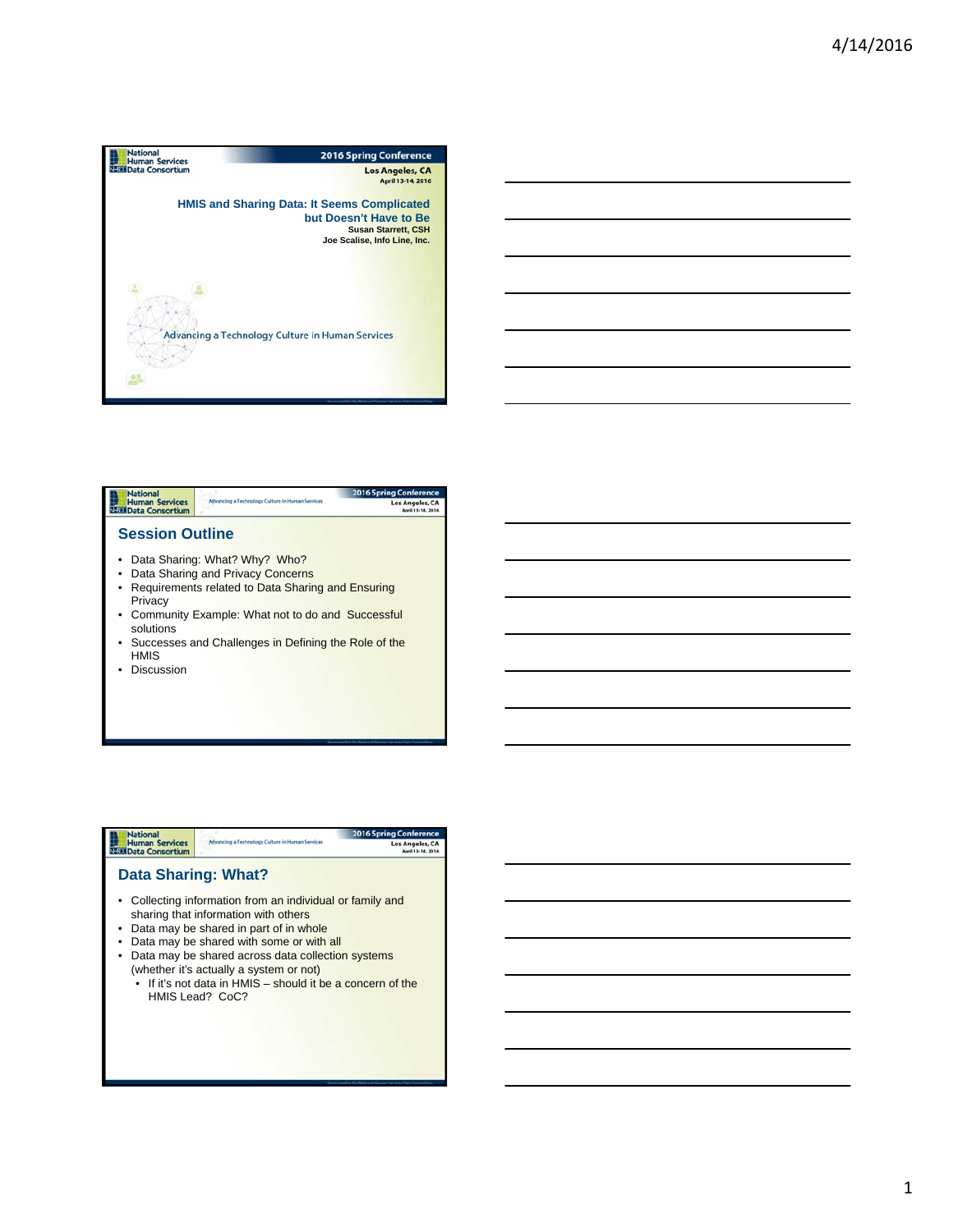## **National**<br> **Human Services**<br> **Nate Data Consortium** Advancing a Technology Culture in Human Sen Levels of Sharing • Closed – no sharing of data between any agencies • Partially Open/Closed some sharing of data

between some agencies • Open – all data is shared between all participating agencies





• 2004 Technical Standards set forth expectations for privacy and security for HMIS

## **National**<br>Human Services<br>Nata Consortium HMIS Privacy and Security • Two tiers: required baseline standards and additional recommended protocols; • Applies to all agencies and programs that record, use, or process Protected Personal Information (PPI) for an HMIS including: – Continuum of Care (CoC) – Homeless service provider – HMIS host or administrator, etc. • Employees, volunteers, affiliates, contractors, and associates are covered by the privacy standards of the agencies they deal

- with; and • Privacy and security standards apply to all agencies‐
	- regardless of funding source‐ who use the HMIS.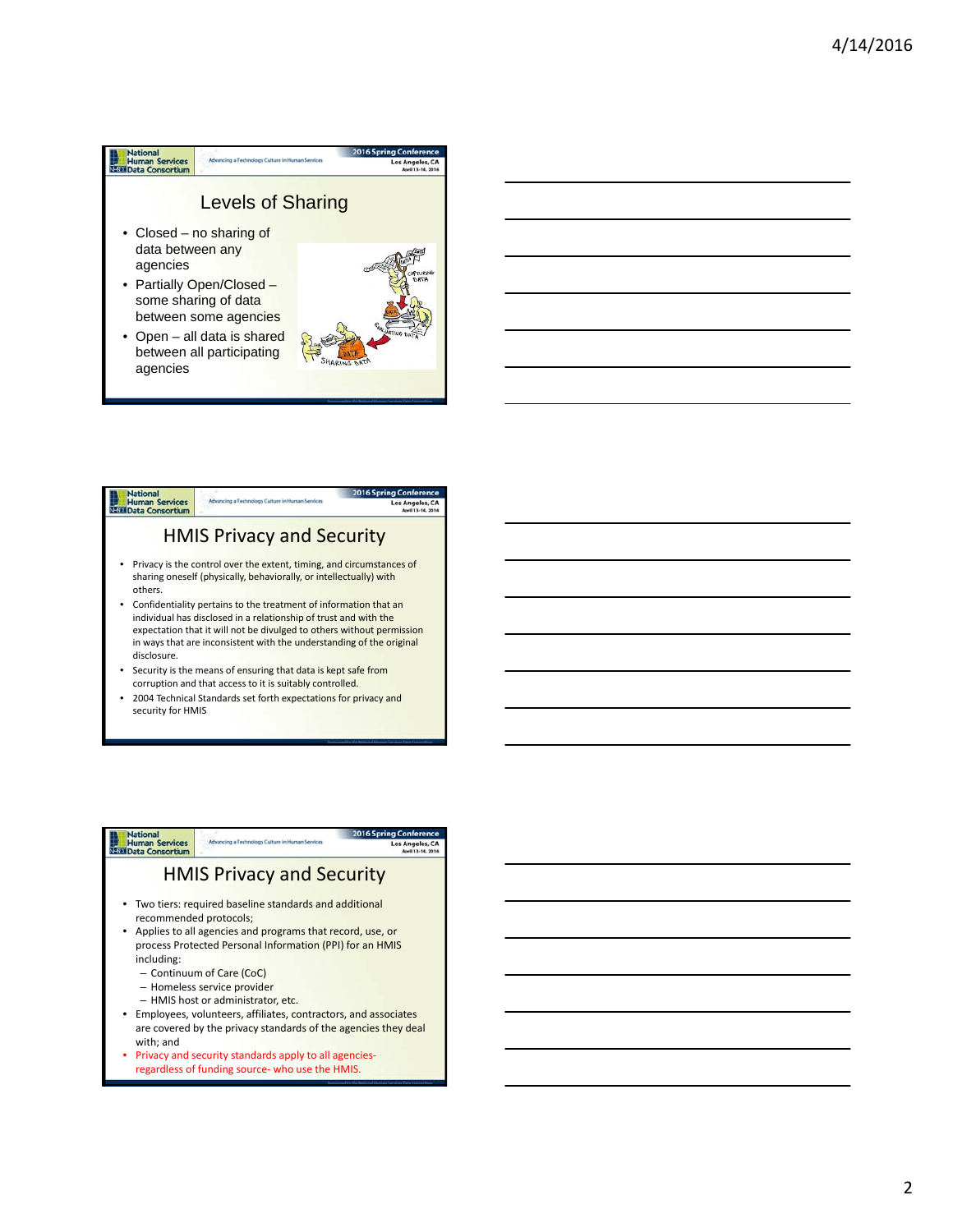| <b>National</b>                                 |                                                  | <b>2016 Spring Conference</b>        |
|-------------------------------------------------|--------------------------------------------------|--------------------------------------|
| <b>Human Services</b><br><b>Data Consortium</b> | Advancing a Technology Culture in Human Services | Los Angeles, CA<br>April 13-14, 2016 |
| Data Sharing: Why?                              |                                                  |                                      |
|                                                 | Ending Homelessness among Sub-Populations        |                                      |
| • Veterans                                      |                                                  |                                      |
| • Youth                                         |                                                  |                                      |
| • Families                                      |                                                  |                                      |
| $\bullet$ Chronics                              |                                                  |                                      |
| • Coordinated Entry                             |                                                  |                                      |
|                                                 | <b>System Performance Measures</b>               |                                      |
|                                                 | <b>Connecting with Mainstream Resources</b>      |                                      |
| Active Lists                                    |                                                  |                                      |
| • Coordinating Services                         |                                                  |                                      |
|                                                 |                                                  |                                      |
|                                                 |                                                  |                                      |



• ?

#### 2016 Spring Conf **National**<br>Human Services<br>Nata Data Consortium Advancing a Technology Culture in Human Services Los Angeles, CA<br>April 13-14, 2016 **Data Sharing and Privacy Concerns** • Example of Data Sharing/Privacy Breach • Do we have a release from the client? • Are all agencies with access to the data on the list of 'sharing' agencies? • Do all people have access to the data have a signed confidentiality/use agreement signed? • Are you (HMIS Lead) at the table to discuss data sharing, privacy and security requirements?

• Others?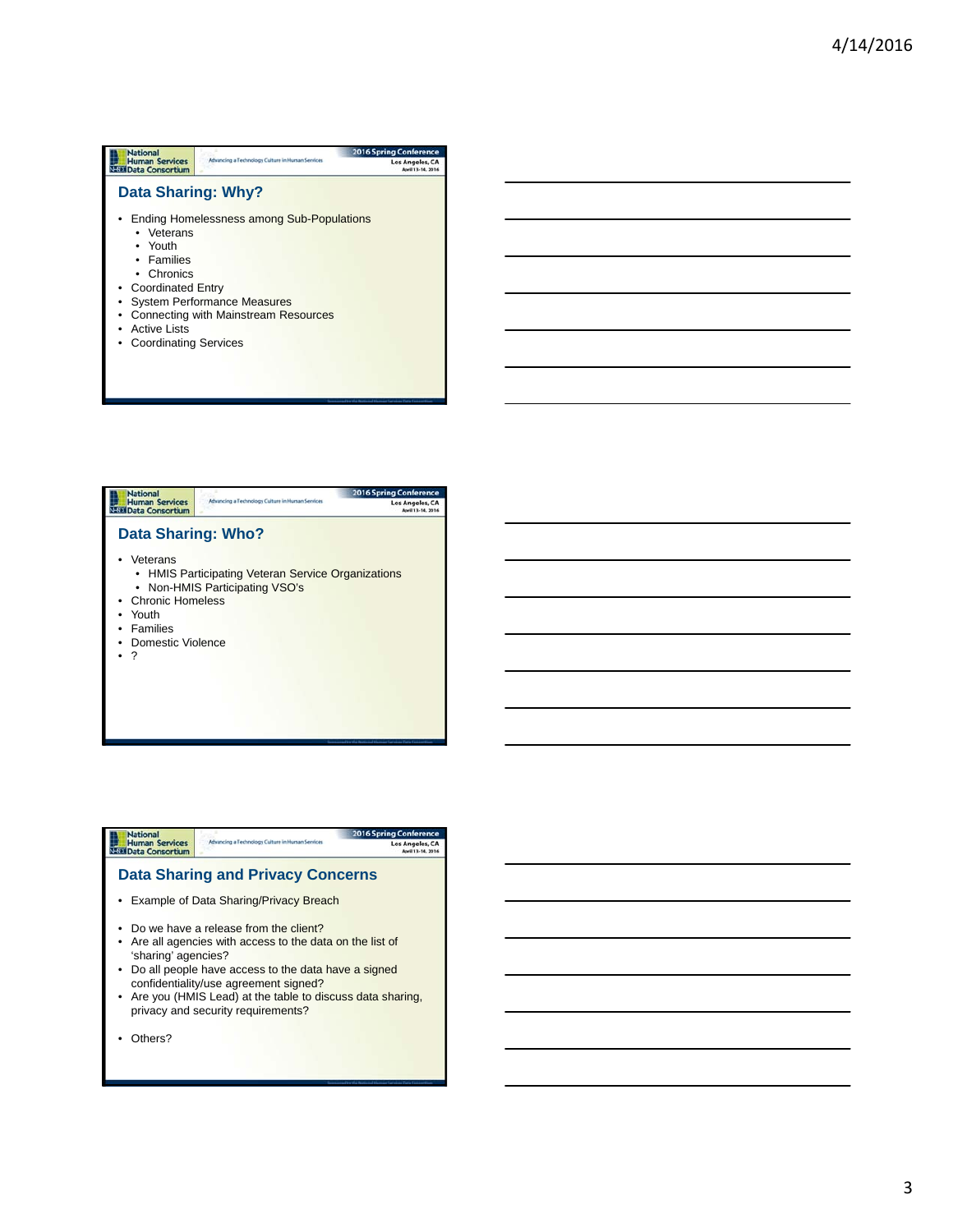| <b>National</b>                                 |                                                  | <b>2016 Spring Conference</b>        |
|-------------------------------------------------|--------------------------------------------------|--------------------------------------|
| <b>Human Services</b><br><b>Data Consortium</b> | Advancing a Technology Culture in Human Services | Los Angeles, CA<br>April 13-14, 2016 |
|                                                 | <b>Data Sharing/Privacy Requirements</b>         |                                      |
|                                                 | • 2004 HMIS Technical Standards                  |                                      |
| • HMIS Rule (Draft)<br><b>HIPAA</b>             |                                                  |                                      |
| 42 CFR Part 2                                   |                                                  |                                      |
|                                                 | Local, State and Other Federal Laws              |                                      |
|                                                 |                                                  |                                      |
|                                                 |                                                  |                                      |
|                                                 |                                                  |                                      |
|                                                 |                                                  |                                      |
|                                                 |                                                  |                                      |
|                                                 |                                                  |                                      |



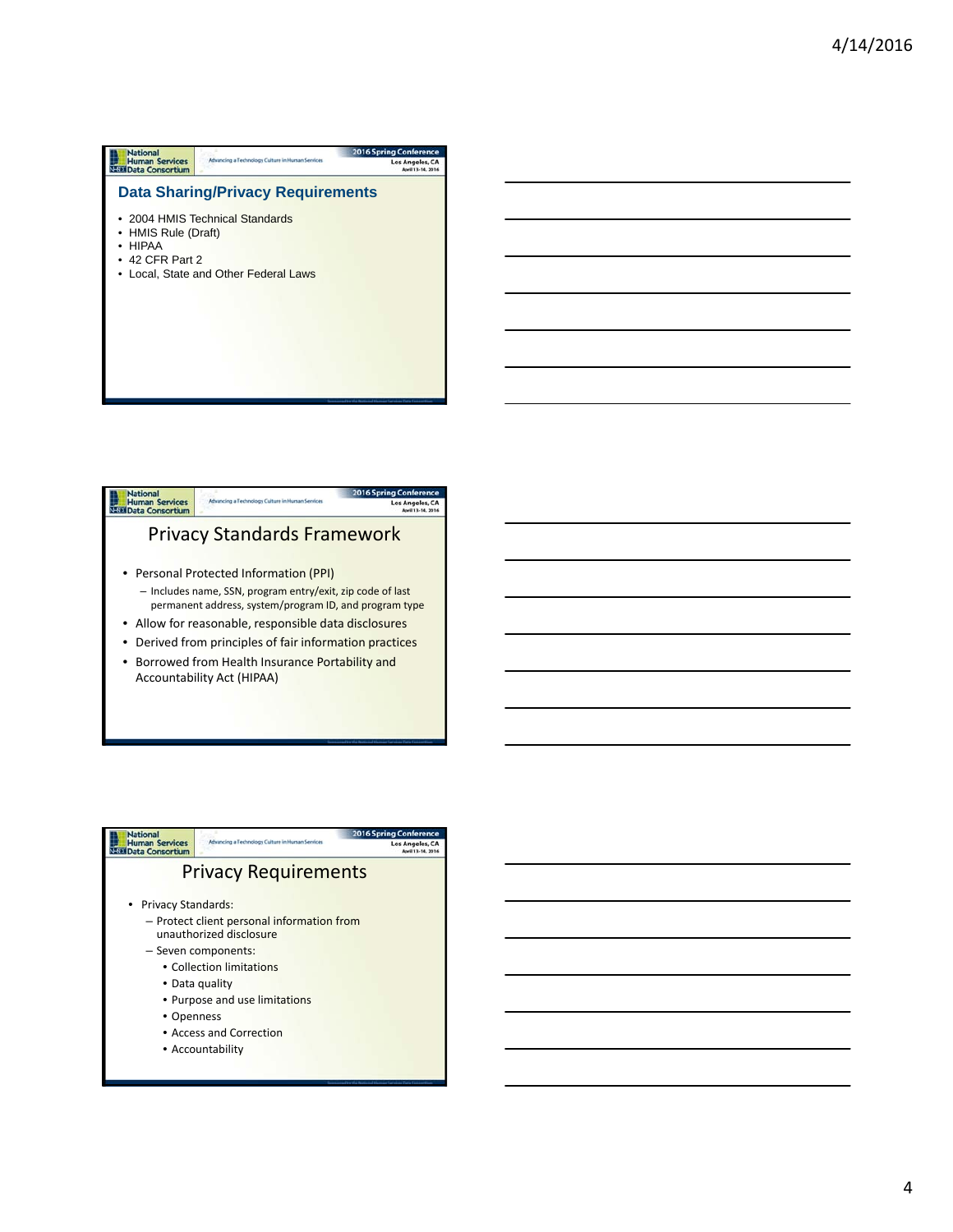### **National**<br> **Human Services**<br> **NEED** Data Consortium 2016 Spring Conf Advancing a Technology Culture in Human Services Los Angeles, CA Collection Limitations • Only collect information that is appropriate for the purposes that the information is obtained or when required by law • Use lawful and fair means to collect it

- When appropriate, collect data with knowledge or consent of the client
- Post sign; infer consent for collection – Must post a sign at intake desk (or comparable location) that explains generally the reasons for collecting this information.



| National                                        | Advancing a Technology Culture in Human Services                                           | Conference<br>2016 Spring |
|-------------------------------------------------|--------------------------------------------------------------------------------------------|---------------------------|
| <b>Human Services</b><br><b>Data Consortium</b> |                                                                                            | <b>Los Angeles, CA</b>    |
| Data Quality                                    |                                                                                            |                           |
| it is to be used                                | • Data must be relevant to the purpose for which                                           |                           |
|                                                 | • To extent necessary for those purposes, data<br>should be accurate, complete, and timely |                           |
|                                                 | • Must develop and implement plan for disposal<br>of Personal Protected Information        |                           |
|                                                 |                                                                                            |                           |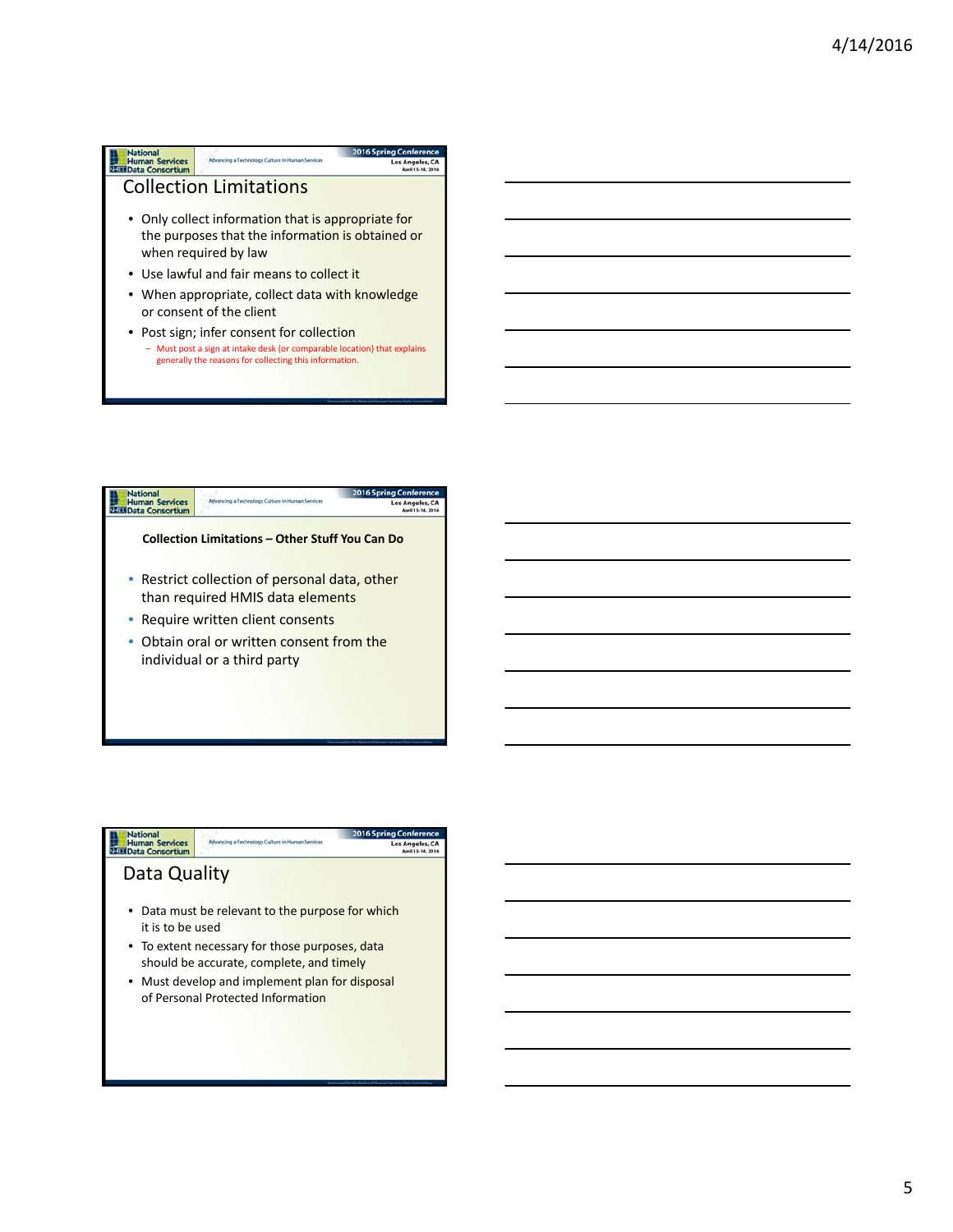### **National**<br>
Human Services<br>
Nata Consortium Advancing a Technology Culture in Human S Los Ange Purpose and Use Limitations • Notice must specify purposes for PPI collections and must describe all uses/disclosures • A program may use/disclosure PPI only if allowed by the standard and described in the privacy notice

- Notice may infer consent for described uses/ disclosures and for compatible uses/ disclosures
- All uses/disclosures are permissive (except first party request or required by law)
- Uses/disclosures not specified in notice need written consent of the individual or legal requirement



• Law Enforcement

# **Purpose and District Construction Purpose and Use Limitation Other stuff you can do**

- Seek oral or written consent for use/disclosure
- Agree to client requested restrictions on use/disclosure
- Limit use/disclosure to those in notice and necessary (not compatible) purposes
- Keep an audit trail for disclosures
- Make audit trails available to the client, if requested
- Limit disclosures to minimum necessary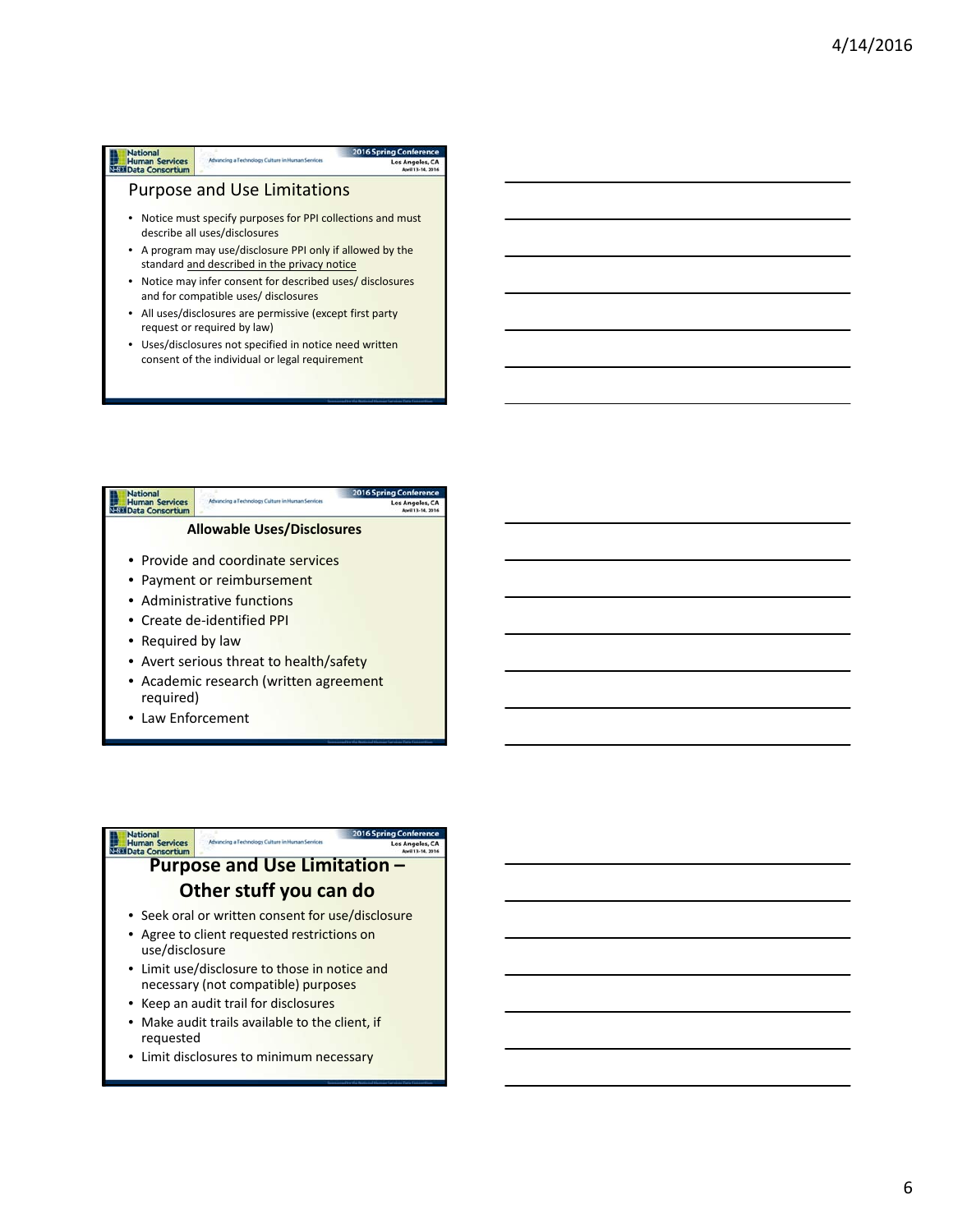## **National**<br>**With Human Services**<br>With Data Consortium Los Ange **Openness** • Be open with agencies, client's, and other parties about how you protect client information from unethical use • You must post a sign about your Privacy policies (called a Privacy Notice) and your Privacy policies must be available to anyone who requests them – including clients and the media. • If your agency has a web page, you must post your Privacy Notice on your web page. This is true about individual agencies as well as any web pages associated with your HMIS.



Privacy Policy and Notice, how you might enforce those changes, and ask for public comments.

# National<br>Human Services<br>Nati Data Consortium

## Access and Correction

• Must allow individual to inspect and have a copy of his/her PPI

Los Angeles, CA<br>April 13-14, 2016

- Must offer to explain PPI
- Must consider request to correct inaccurate or incomplete PPI
- May deny access to some info
- Must explain denials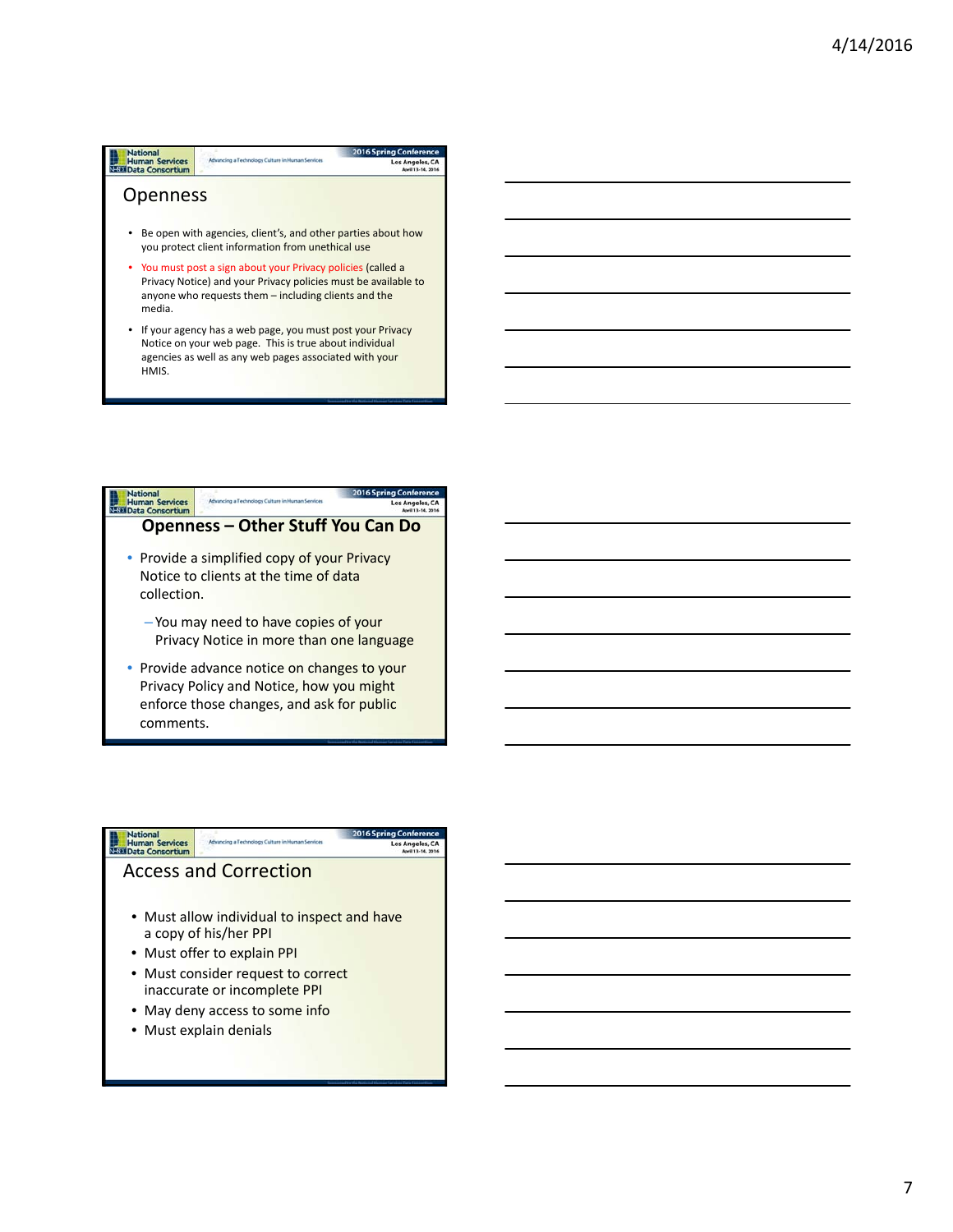

• Provide written explanation for denial





- Establish an appeals process for privacy policy complaints and denials of access and correction rights
- Designate chief privacy officer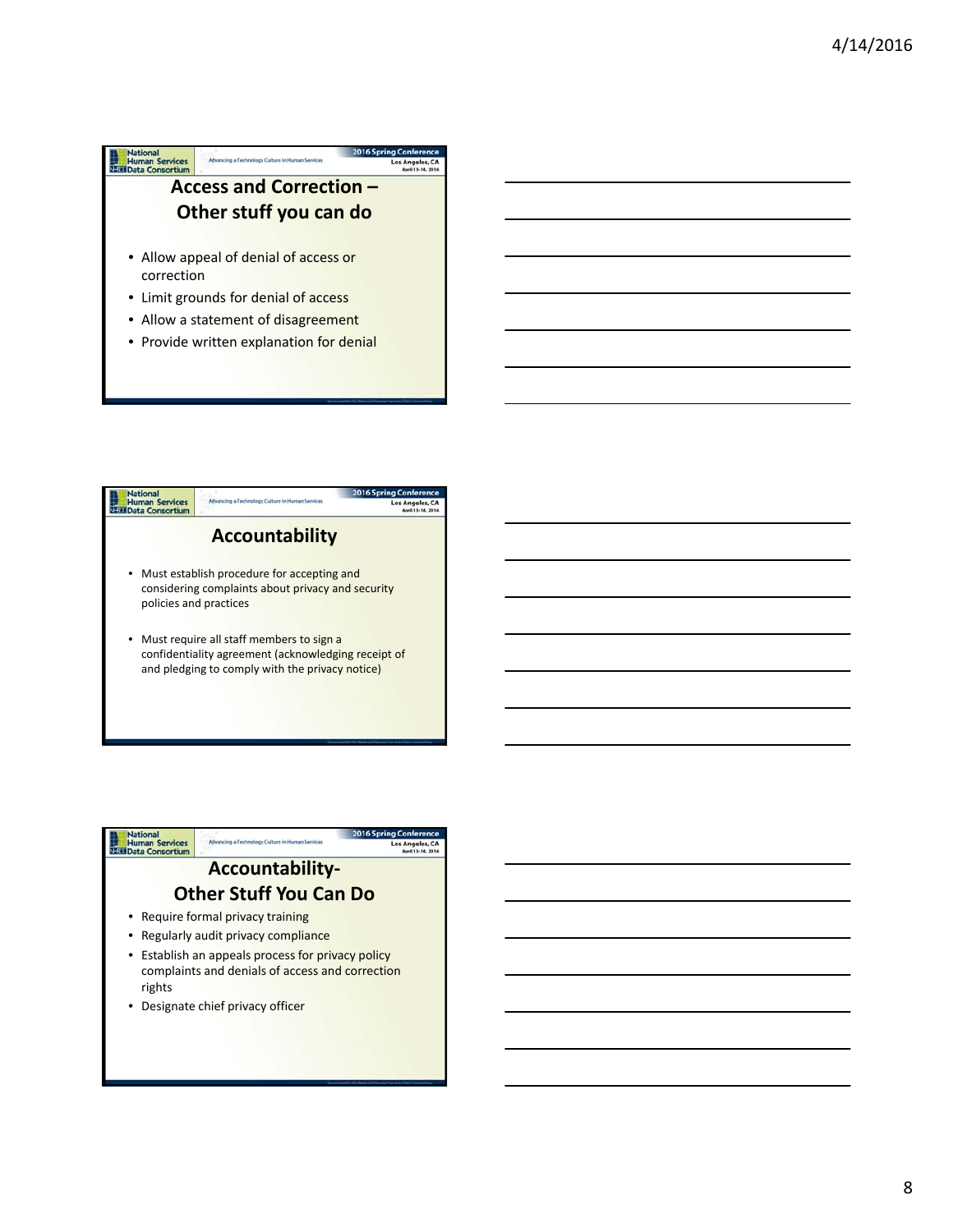| Jationa                                         |                                                   | <b>2016 Spring Conference</b> |
|-------------------------------------------------|---------------------------------------------------|-------------------------------|
| <b>Human Services</b><br><b>Data Consortium</b> | Advancing a Technology Culture in Human Services  | Los Angeles, CA               |
|                                                 |                                                   |                               |
| <b>HMIS and HIPAA</b>                           |                                                   |                               |
|                                                 |                                                   |                               |
|                                                 |                                                   |                               |
|                                                 | • Health Insurance Portability and Accountability |                               |
| Act (HIPAA) privacy rules take precedence over  |                                                   |                               |
| <b>HMIS Privacy Standards</b>                   |                                                   |                               |
| • HIPAA covered entities are required to meet   |                                                   |                               |
| HIPAA baseline privacy requirements not HMIS    |                                                   |                               |
|                                                 |                                                   |                               |
| Most programs are not covered by HIPAA: To      |                                                   |                               |
| learn more go to                                |                                                   |                               |
| http://www.hhs.gov/ocr/hipaa/                   |                                                   |                               |
|                                                 |                                                   |                               |
|                                                 |                                                   |                               |





– Client must sign a release of information (ROI).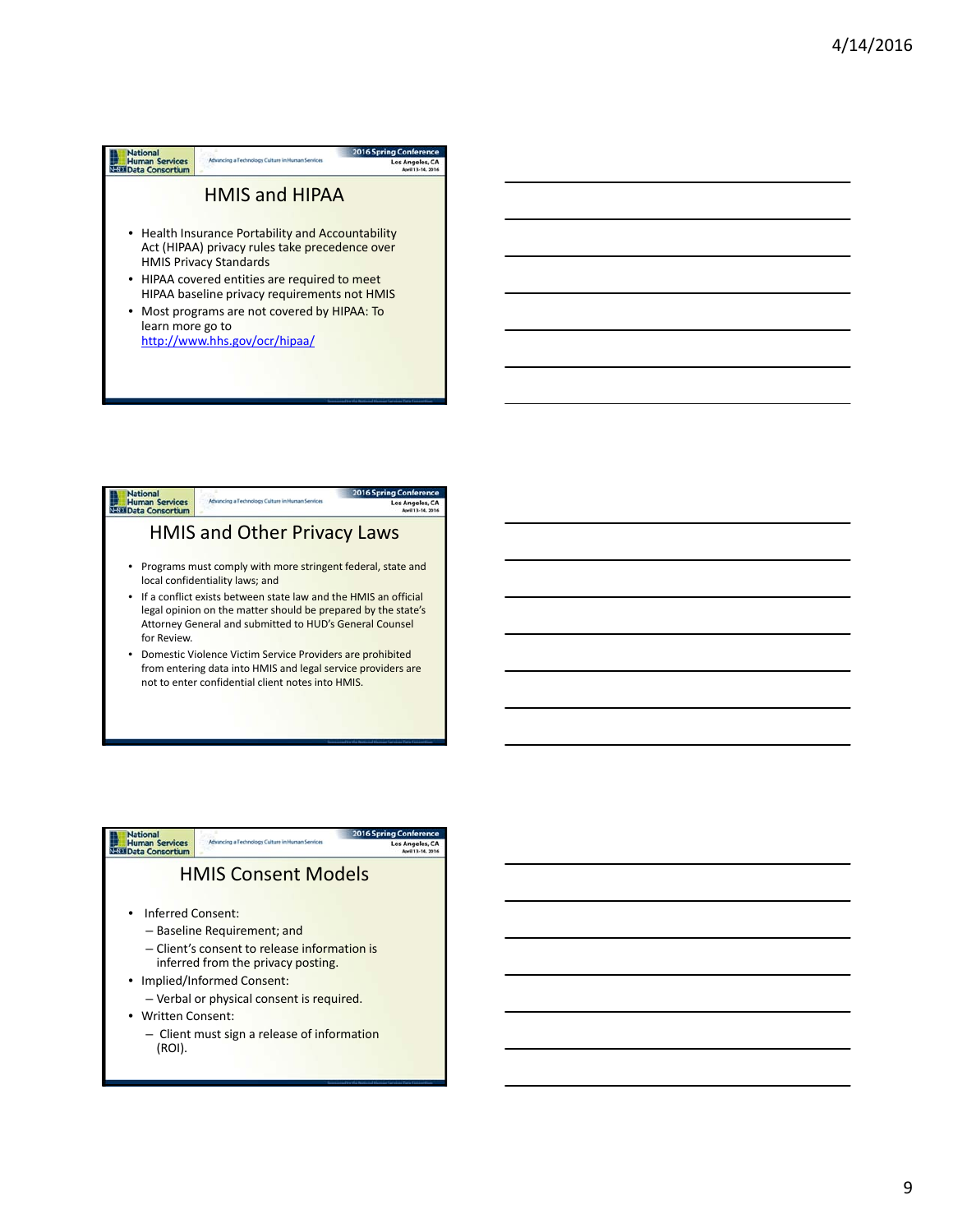| <b>National</b><br><b>Human Services</b>                                                                          | Advancing a Technology Culture in Human Services      | <b>2016 Spring Conference</b><br><b>Los Angeles, CA</b> |
|-------------------------------------------------------------------------------------------------------------------|-------------------------------------------------------|---------------------------------------------------------|
| <b>Data Consortium</b>                                                                                            |                                                       | April 13-14, 2016                                       |
| <b>Levels of Consent</b>                                                                                          |                                                       |                                                         |
| agency operations.                                                                                                | • Consent to use data within an agency for program or |                                                         |
| Consent to share additional information across<br>programs to coordinate case management and<br>service delivery. |                                                       |                                                         |



| <b>Nationa</b>                                                                                                           |                                                             | <b>2016 Spring Conference</b> |
|--------------------------------------------------------------------------------------------------------------------------|-------------------------------------------------------------|-------------------------------|
| <b>Human Services</b><br><b>Data Consortium</b>                                                                          | Advancing a Technology Culture in Human Services            | Los Angeles, CA               |
| <b>Baseline Privacy Standards</b>                                                                                        |                                                             |                               |
| confidentiality law                                                                                                      | • Must comply with other federal, state, and local          |                               |
| • Must comply with limits to data collection (relevant,<br>appropriate, lawful, specified in privacy notice)             |                                                             |                               |
| • Must have written privacy policy - and post it on your web<br>site                                                     |                                                             |                               |
| • Must post sign at intake or comparable location with general<br>reasons for collection and reference to privacy policy |                                                             |                               |
| privacy policy                                                                                                           | • May infer consent for uses in the posted sign and written |                               |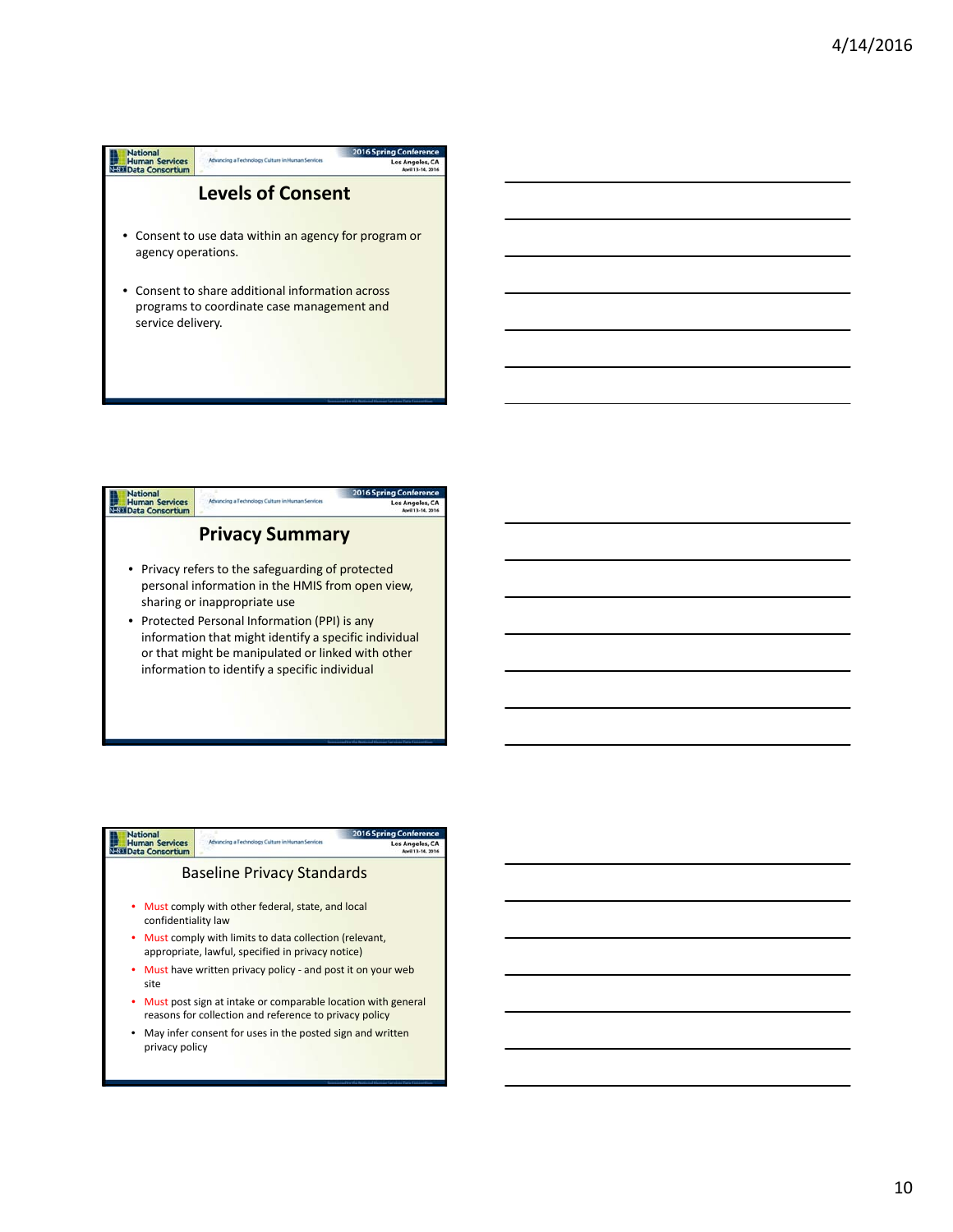| <b>National</b>                          |                                                  | <b>2016 Spring Conference</b>        |
|------------------------------------------|--------------------------------------------------|--------------------------------------|
| <b>Human Services</b><br>Data Consortium | Advancing a Technology Culture in Human Services | Los Angeles, CA<br>April 13-14, 2016 |
| <b>Coordinated Entry</b>                 | <b>Community Example: Akron, OH</b>              |                                      |
| <b>By-Name Veterans List</b>             | Work Groups (e.g. HIV, RHY, Hoarding)            |                                      |
|                                          |                                                  |                                      |
|                                          |                                                  |                                      |
|                                          |                                                  |                                      |